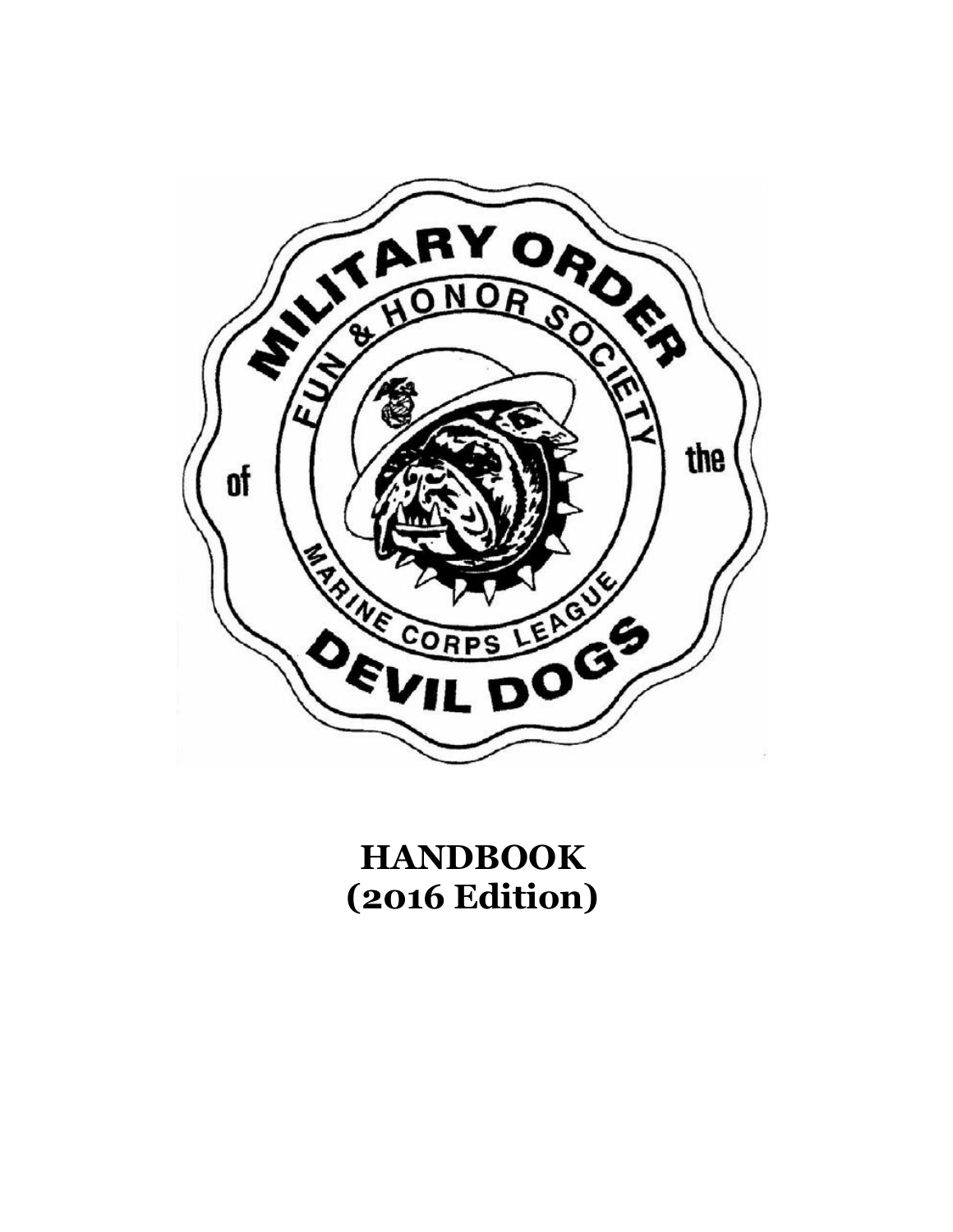**As Marines, as members of both the League and the Order, as veterans of all wars of the twentieth and twenty-first centuries, as well as service in peacetime; we subscribe to the Devil Dog's Creed.**

#### **DEVIL DOG'S CREED**

**By PDD George E. Williams, August 1989 (Revised, August 2008)**

*I am an American, I was born in France. I hold the title of United States Marine, and understand the commitment of holding the title, Devil Dog. It is a tradition born at Belleau Wood in the year 1918, of a force in readiness and the "First to Fight." As a Devil Dog, I ask no quarter and give no quarter. I will do everything in my power to uphold the objectives of the Military Order of Devil Dogs and to carry out my duties to a swift and satisfactory completion.*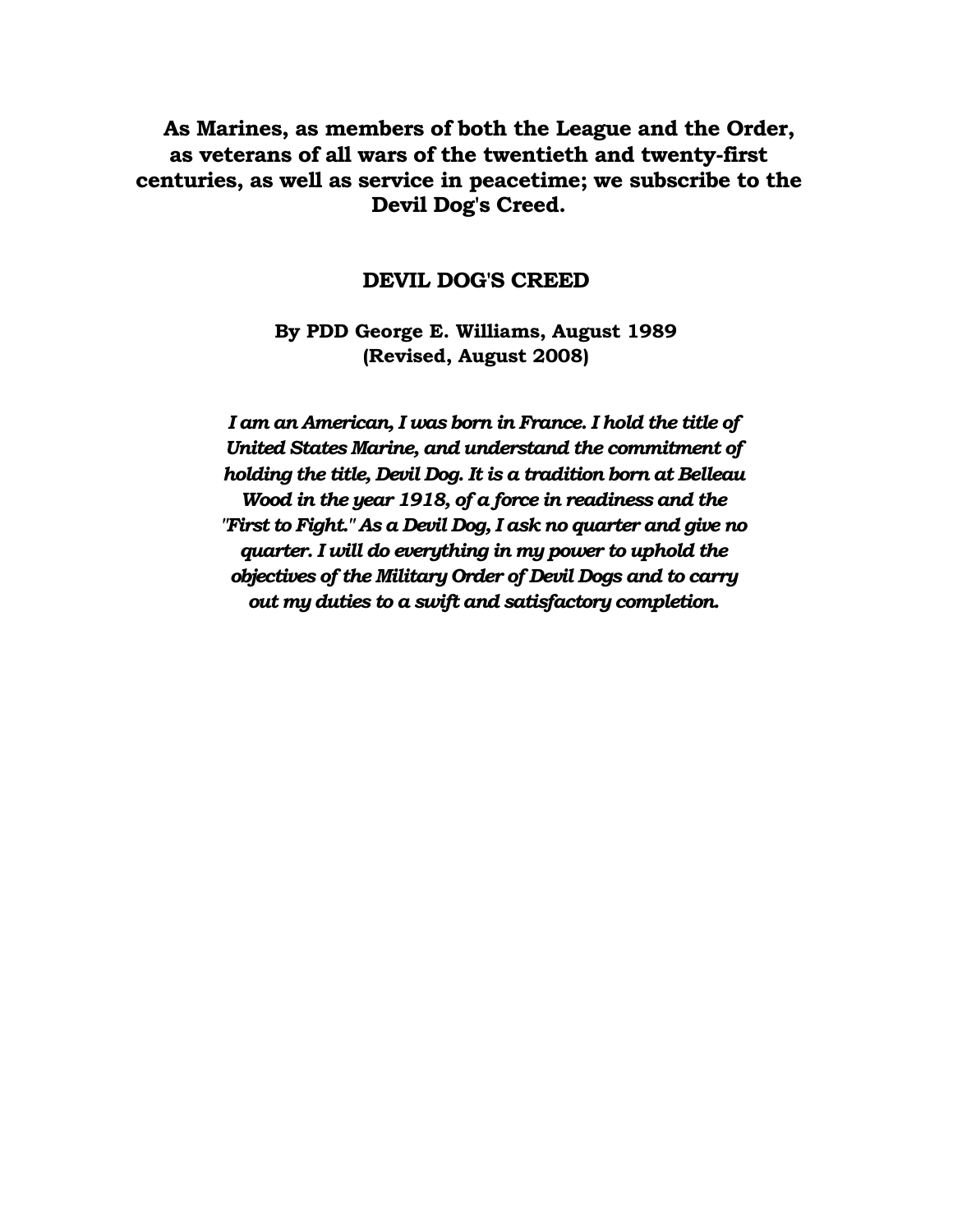## **CERTIFICATION**

Major corrections were made to the text, layouts and processes to incorporate the vast number of Bylaw changes approved at the Supreme Growls since publishing the Handbook in 2006.

Changes are effective September 1, 2016.

PDD Stephen Joppa Honorable Kennel Dog Robber

PDD Randy Ott Honorable Kennel Barking Dog

PDD Jeffrey D. Jones Honorable Kennel Smart Dog

CDD C.O. Smith Honorable 57th Chief Devil Dog

PCDD Doug Fisk 49th Chief Devil Dog Honorable Kennel Executive Director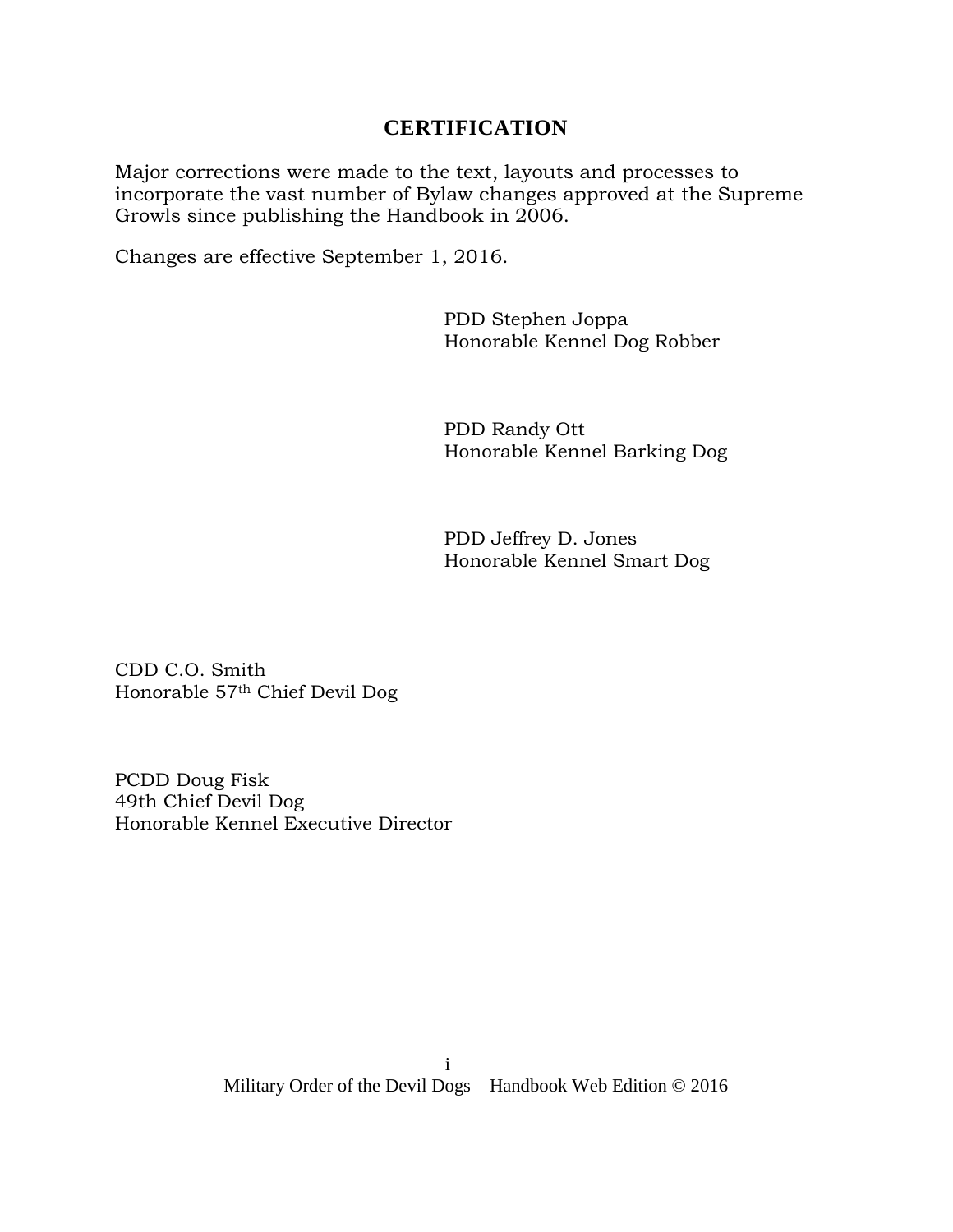# **HANDBOOK OF THE MILITARY ORDER OF THE DEVIL DOGS, INC.**

It was the intent of Chief Devil Dog Don Garland, to provide a "quick" reference guide to the membership of the Military Order of the Devil Dogs, Inc.

This guide is not intended to replace the Bylaws, the Ritual or the Dog Robber Manual. This is intended to help members of the Order to better participate in the affairs of the Order.

Introduced at the Kennel Staff Growl, Quincy, MA, 6 August 2006, this Handbook was adopted in its entirety by a unanimous vote of the Kennel Staff.

> PDD Don Garland Honorable 51st Chief Devil Dog

PDD Leanna L. Dietrich Honorable Kennel Smart Dog

PCDD Gary O. Chartrand 44th Chief Devil Dog Honorable Kennel Executive Secretary

PCDD Bill Taylor Honorable  $45<sup>th</sup>$  Chief Devil Dog Editor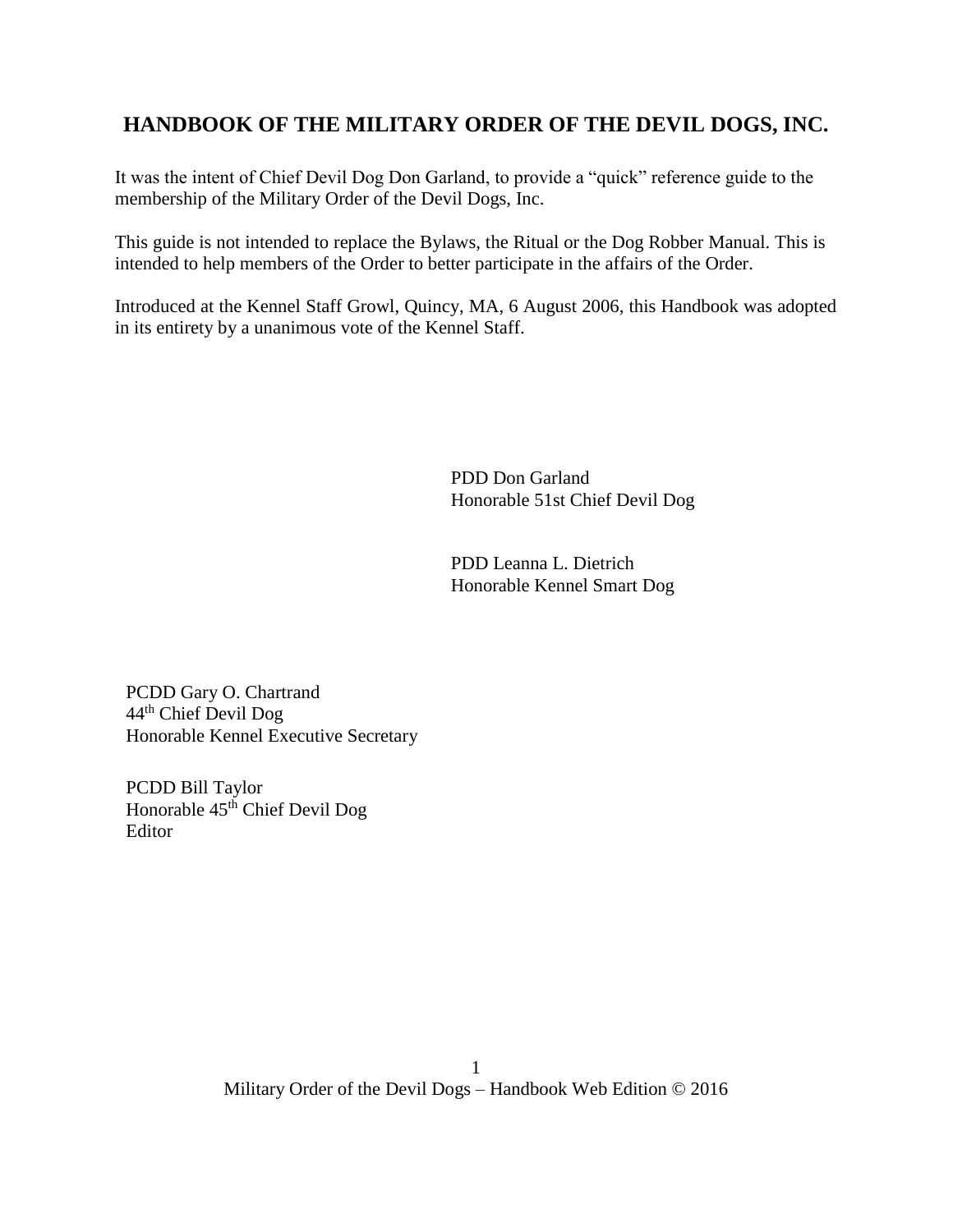#### **Woof-Woof Marines!**

This instruction booklet was produced for the sole purpose of informing members of the Marine Corps League as to the purpose and mission of the Military Order of the Devil Dogs.

The information within these pages has been gleaned from the thoughts and ideas from a select group of the most dedicated and hardworking Devil Dogs who, over the years through their voluntary efforts made the Military Order of the Devil Dogs second to none among the subsidiary organizations of our Veterans community.

Hopefully, after reading through this information booklet, you will come away with a better understanding of the Fun and Honor Society of the Marine Corps League and perhaps initiate the necessary steps to become a member of the Military Order of the Devil Dogs.

### **IT IS AN HONOR TO BE A DEVIL DOG!**

PCDD Bill Taylor Honorable 45th Chief Devil Dog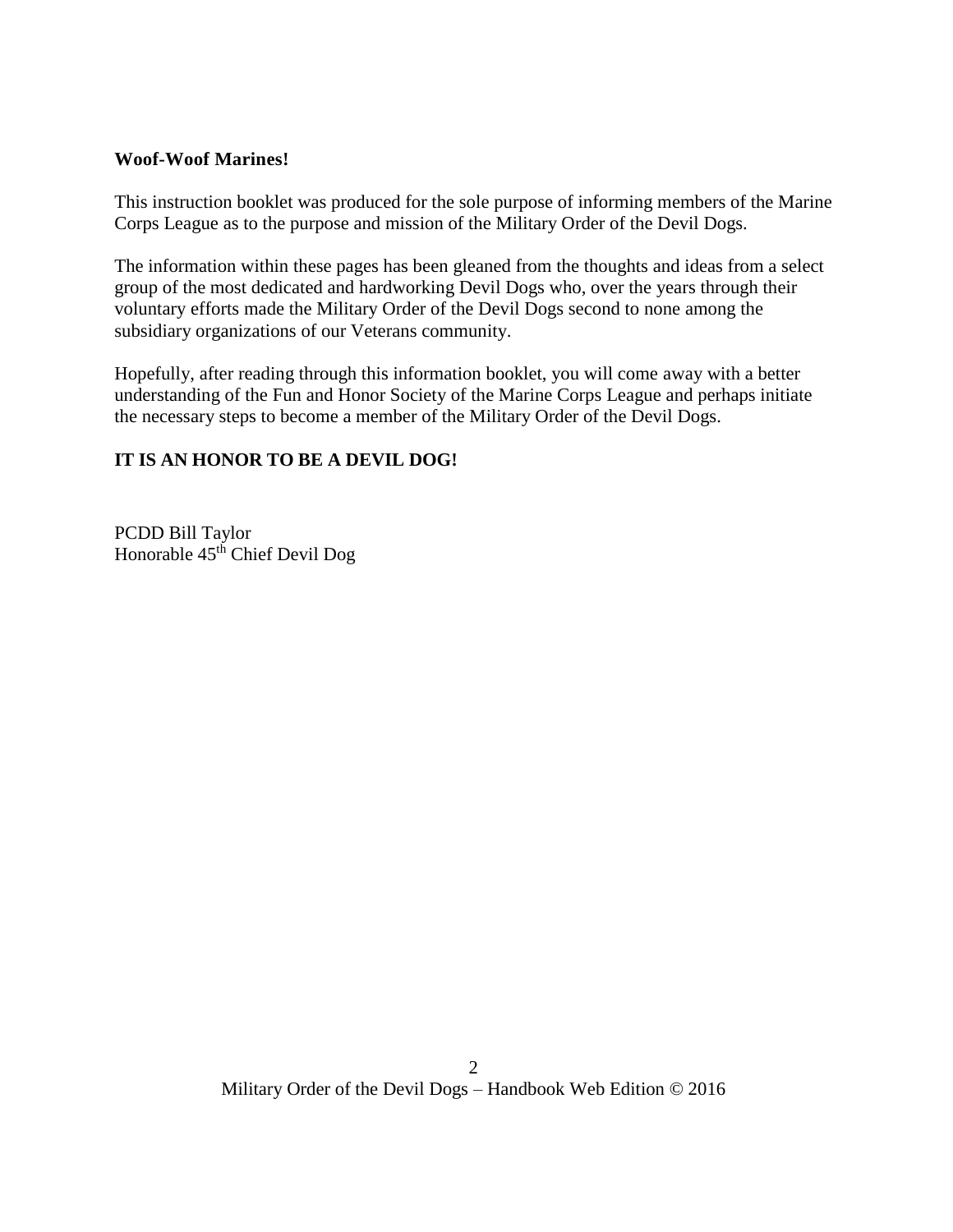## **WELCOME TO THE MILITARY ORDER OF THE DEVIL DOGS**

We are the Fun and Honor Society of the Marine Corps League.

Unlike some other organizations, all members of the Military Order of the Devil Dogs are created equal. Only Regular members in good standing in the Marine Corps League, with one continuous year may be "asked" to apply for membership. The success of the Pound is up to its membership and especially up to its leadership. The Kennel and the Pack will help, but they will not do the work for the Pound, nor can they guarantee its success.

### **LEARNING ABOUT THE DEVIL DOGS**

The rules and regulations of the Military Order of the Devil Dogs are contained in the Bylaws and Ritual. Members should become familiar with each publication but should not try to absorb everything at once. The Bylaws contain the basic rules. The Ritual has further details and tells how to conduct Growls and other ceremonial functions of the Pound.

Keep in mind, we are here to have FUN! Keep business light and the enjoyment of the members heavy.

The official publication of the Military Order of the Devil Dogs is the *Woof-O-Gram (WOG)*. This publication is sent out quarterly to the members by their request and is available on the Kennel Web Site, [www.moddkennel.com](http://www.moddkennel.com/) The *Spring Woof-O-Gram* is sent to all members with the Jr. Vice Chief Devil Dog's sweepstakes tickets and the proposed Bylaw amendments.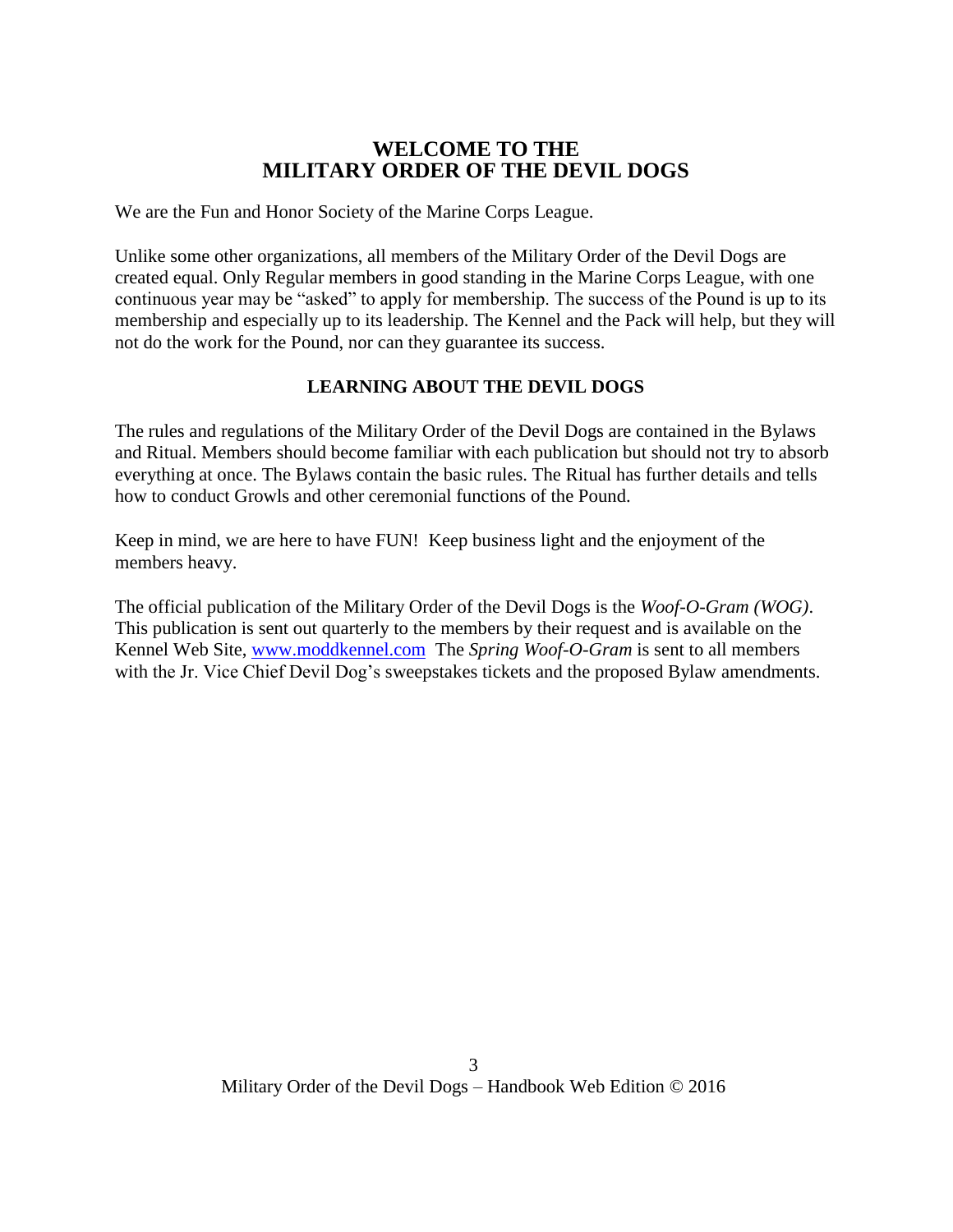# **WHAT IS A DEVIL DOG?**

The Marine Corps League, formed in 1923 by members of what had been the Marine Corps Veterans Association assimilated more than 40 existing Marine oriented organizations that sprang up following the end of World War 1. Comprised largely of veterans of the fierce fighting between the Fifth and Sixth Marine Regiments and the Germans, these returning veterans of the Great War ("the war to end all wars") were called "Teufelhunde" by their German adversaries, literally meaning "Dogs of the Devil," or as we now know, DEVIL DOGS. Legend has it that, because our Marines were so under-supplied during the battle of Belleau Wood; that, when they engaged the Germans in hand-to-hand combat, they bit them!

These battle-hardened Marines who, for all time, earned for ensuing generations the title "Devil Dog", coined years ago on 6 June 1918, were a part of the American Expeditionary Forces (AEF) commanded by General John J. "Black Jack" Pershing. They had set sail on 14 June 1917 under orders from Major General Commandant George Barnett as a "Force in Readiness." At the time, the total strength of the Marine Corps, worldwide, stood at 511 officers and 13,214 enlisted men. At the end of the battle for Belleau Wood, 1,062 Marines lay dead. The French General commanding the Sixth Army ordered that Belleau Wood (Bois de Belleau) be henceforth known as "Bois de la Brigade de Marine." Seven Marines would ultimately be awarded the Medal of Honor for their actions during World War I.

Following the establishment of the Marine Corps League, the leadership of the League decided that the delegates assembling in convention needed some time during their serious deliberations to "blow off steam." As a result, the Military Order of the Devil Dogs (MODD) was organized and created in 1939, in Boston, MA and granted a charter as a subsidiary organization of the Marine Corps League on 19 March 1940. From those early years, the Military Order of the Devil Dogs (the Order) has grown to strength of over 6,000 members.

The Order is organized in nearly every state where there is a Marine Corps League presence. Now in its 77<sup>th</sup> year, the Order has on its staff a full-time Kennel Dog Robber, a Kennel Executive Director and a Deputy Kennel Executive Director.

The Order, *the FUN and HONOR SOCIETY of the Marine Corps League*, is comprised of only Regular members of the League (USMC, FMF Corpsmen, or FMF Chaplains), who have been recommended for membership by two members of the Pound. Each new member undergoes a series of initiations/advancements. The first initiation is from a Mongrel to become a Pup in their Pound (the local Detachment, the basis of the Order); then, advance to become a Devil Dog in their Pack (the Department, which meets during a Department Convention); finally, advancement to become a Pedigreed Devil Dog at the SUPREME GROWL held in conjunction with the National Convention of the League.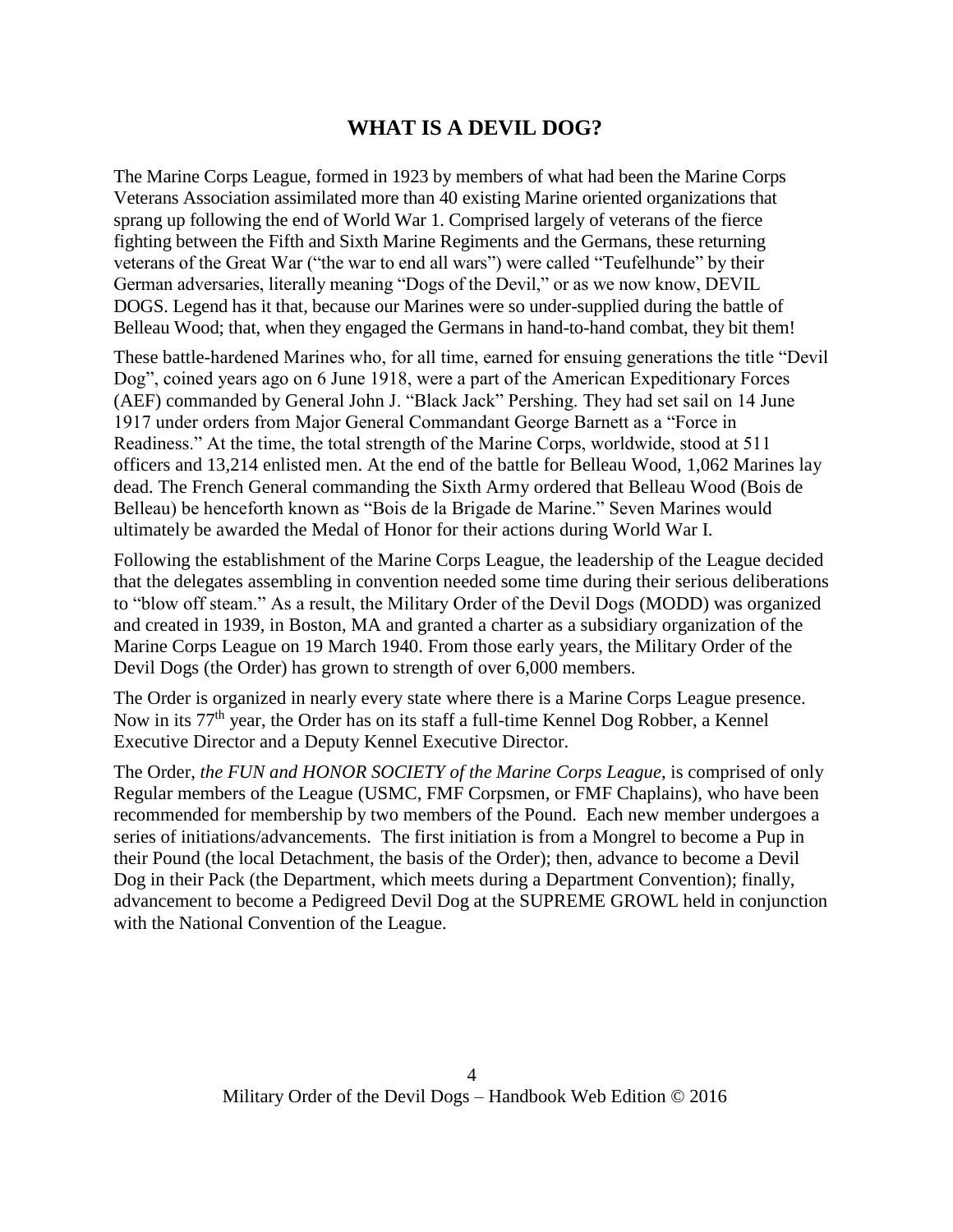# **THE MILITARY ORDER OF THE DEVIL DOGS (MODD)**

# **WHAT IS IT?**

The Military Order of the Devil Dogs is the Fun and Honor Society of the Marine Corps League.

## **WHAT IT DOES?**

It promotes good fellowship amongst the members of the Marine Corps League Detachments. The Order provides amusement and entertainment at all the gatherings of the League, when and where advisable, preserves and strengthens the principles and ideals of the League and maintains true allegiance to the United States of America and its Constitution and laws. It fosters and extends American institutions of freedom and defends America against all enemies. The Order is also very active in raising funds for different charities.

### **WHO BELONGS?**

Applicants must be paid-up Regular members and in good standing in the Marine Corps League, Inc. Must be active in the Detachment; Must be invited to join the Order. They must be recommended by the Detachment Commandant and be sponsored by two DEVIL DOGS or PEDIGREED DEVIL DOGS. The applicants are then interviewed by the members of the Pound at a Pound Growl. (A meeting is called a Growl.) If accepted, the applicants must undergo an initiation and obligation ceremony. Then they become Pups in the Order.

## **ORGANIZATION**

The Pound is on the local level and can be made up of members of different Marine Corps League Detachments. On the Department level there is the Pack, and on the National level there is the Kennel (The Order).

There are three different degrees in the Order. The lowest degree is that of a Pup. The next highest level is that of a Devil Dog (DD). The highest level is that of a Pedigreed Devil Dog (PDD).

All Dogs wear a dog collar (ribbon) around their neck with a Dog Tag attached. A Pup wears a black ribbon. A Devil Dog wears a red ribbon. A Pedigreed Devil Dog wears a gold ribbon.

The head of the Pound is called the "Pound Keeper"; The head of the Pack is called the "Pack Leader"; The head of the Kennel is called "Chief Devil Dog".

The Order's many charitable donations not only help people, but also build good public relations for the Order, the League and the United States Marine Corps.

It is an honor and a privilege to be a Devil Dog. We are the Fun and Honor Society of the Marine Corps League. We are only interested in quality membership, not quantity membership.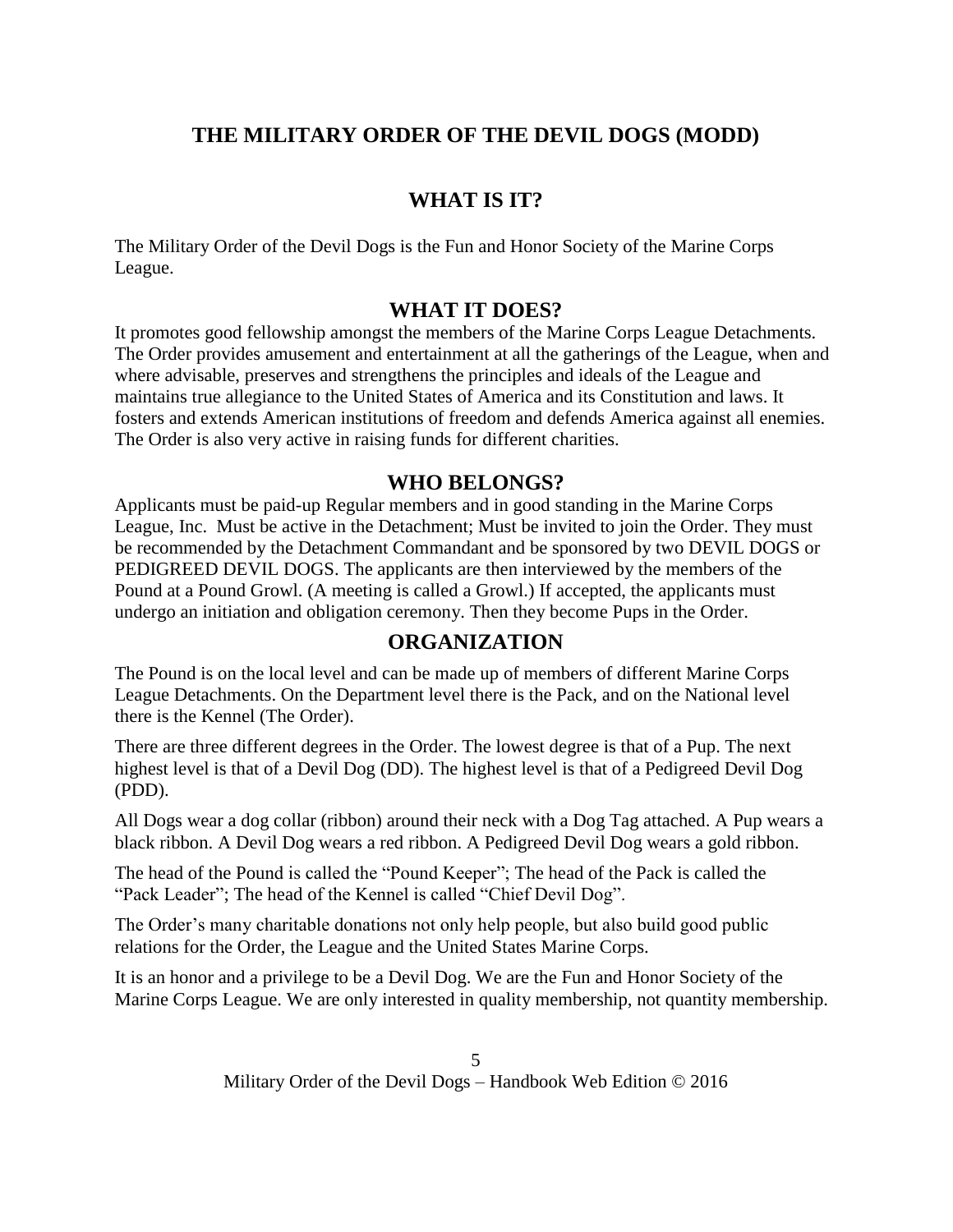# **SALUTE/SPEAK**

Addressing and being recognized:

Stand and salute by raising right paw (arm) bent at a 90-degree angle. With fist closed, saying "Woof-Woof" - remain standing until recognized. When recognized say - "Sir/Madam Pound Keeper", "Worthy Pack Leader", "Honorable Chief Devil Dog" or "Fellow Devil Dog: (respectively, depending on what level officer is being addressed). Then state – Your Degree (Pup, DD, PDD), Your Name, Dog Tag Number, Pound Name, Pound Number, Pack Name, Current or Highest Title Held, then your reason for barking.

Example: (At a Growl of the Pound)

Woof Woof, Madam Pound Keeper, PCDD Bill Taylor, 81-24, Chow Hounds Pound 62, Mass Pack, 45<sup>th</sup> Chief Devil Dog...I bark, therefore I am...do motion that the Dog Robber's Scratchings be accepted as read…

**Please note: When saluting the National colors, please use the approved Military Salute and not the closed fist salute.**

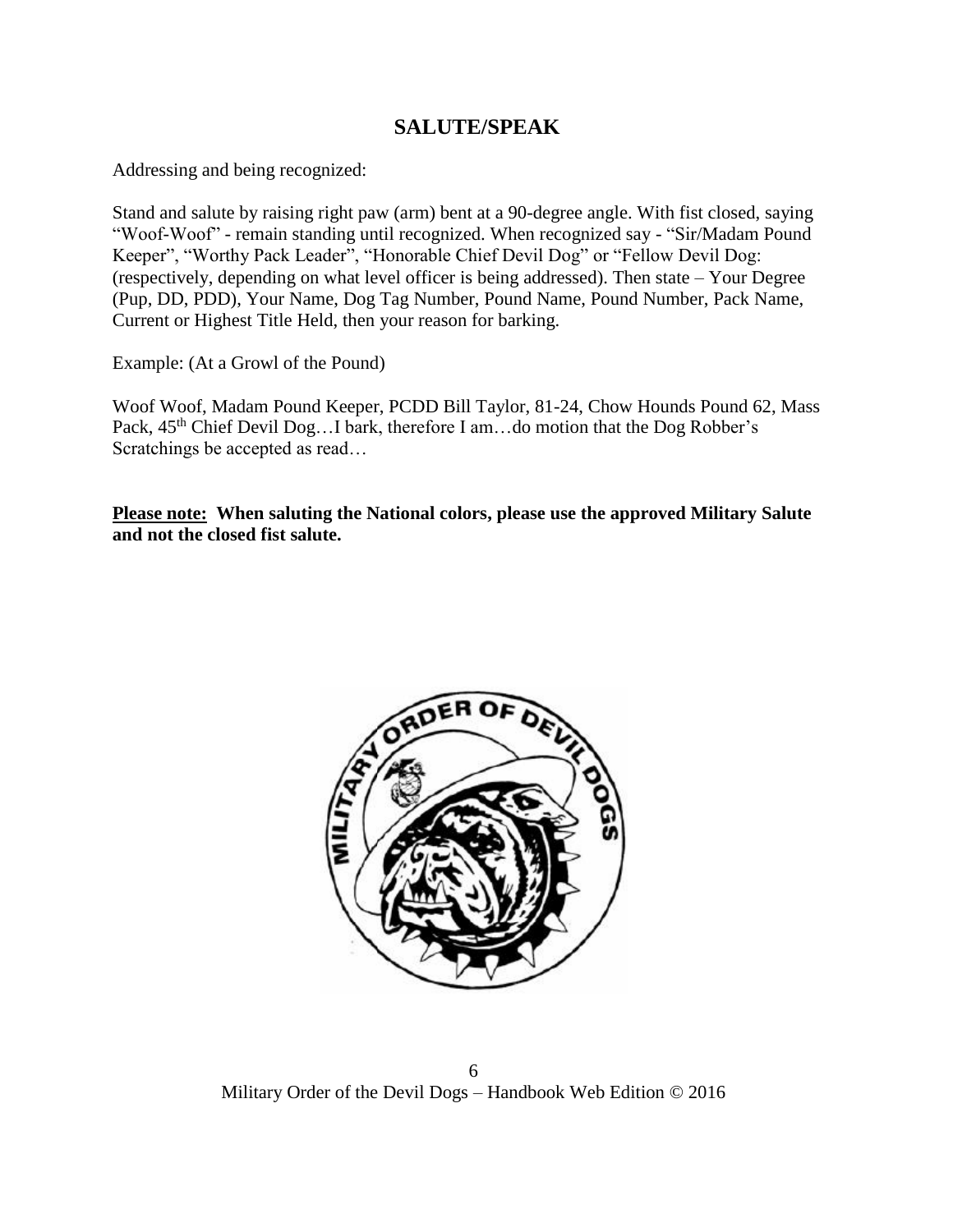# **THESAURUS**

| <b>MODD</b>             | <b>MCL</b>                                                           |
|-------------------------|----------------------------------------------------------------------|
| <b>Bark</b>             | Speak                                                                |
| <b>Barking Dog</b>      | <b>Public Relations</b>                                              |
| Bone(s)                 | Money (Large Bone \$1.00; Small Bone \$.25)                          |
| Chief Devil Dog         | <b>National Commandant</b>                                           |
| Division                | Division                                                             |
| Division Vice Chief DDs | <b>Division Vice Commandants</b>                                     |
| Dog House               | <b>Meeting Place</b>                                                 |
| Dog Robber              | Adjutant/Paymaster                                                   |
| Dog Trainer             | Chaplain                                                             |
| Front Paw               | Clenched fist/Hand salute                                            |
| <b>Grand Growl</b>      | Annual Pack Growl held in conjunction with the Department Convention |
| Growl                   | Meeting                                                              |
| Grrrr                   | N <sub>o</sub>                                                       |
| Honorable @             | Kennel                                                               |
| <b>Hydrant Call</b>     | Recess or Head Call                                                  |
| Kennel                  | National                                                             |
| <b>Kibbles N Bits</b>   | Chow                                                                 |
| Mad Dog                 | <b>Initiation Officer</b>                                            |
| <b>Operations</b> Dog   | Credentials (Kennel Staff)                                           |
| Pack                    | Department                                                           |
| Pack Leader             | Department Commandant                                                |
| Police Dog              | Sgt-At-Arms                                                          |
| Pound                   | Detachment                                                           |
| Pound Keeper            | <b>Detachment Commandant</b>                                         |
| Quartermaster           | Ship's Store                                                         |
| Rear/Hind Paw           | Foot                                                                 |
| Scratchings             | Minutes of a Growl                                                   |
| Sir/Madam @             | Pound                                                                |
| <b>Smart Dog</b>        | Judge Advocate                                                       |
| Stray                   | Member-At-Large                                                      |
| Supreme Growl           | <b>National Convention</b>                                           |
| <b>Watch Dog</b>        | Asst. Sgt-At-Arms                                                    |
| Woof Woof               | Yes or proper address when requesting to speak                       |
| Worthy @                | Pack                                                                 |

@ Used in titles, such as Sir/Madam Pound Keeper, Worthy Pack Police Dog or Honorable Kennel Dog Robber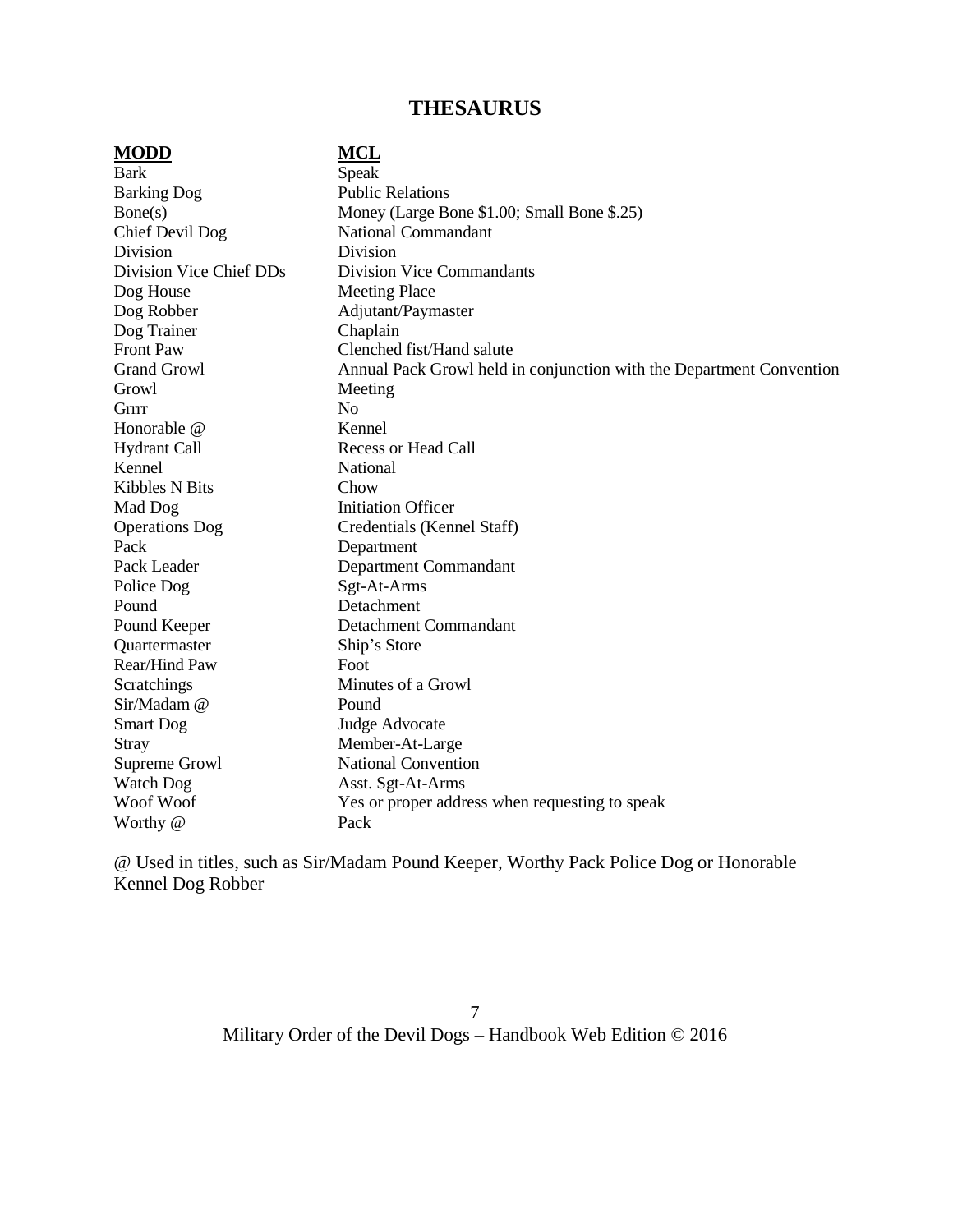## **PASSPORT**

The Passport is a vital document in the Military Order of the Devil Dogs. It is your MODD credentials and a record of your travels in the Kennel.

This document is required for entry into ANY growl. The passport must be stamped before the holder is allowed to enter the growl. The stamping fee has been set by the Kennel at One Big Bone.

One of the Kennel's charities is a children's hospital or other suitable charity in the host city of the Supreme Growl. The Kennel makes this donation yearly with the stipulation that the Order's contribution will be used for special equipment purchases only and for no other purpose. The funding of this donation comes from the Passport fund.

All the bones raised through the stamping fees and fines imposed on passport infractions at the Pound, Pack and Kennel are deposited in this fund. The Pound Dog Robbers and Pack Dog Robbers are to forward all stamping fees and fines to the Kennel Dog Robber after each growl as stated in the Kennel Bylaws. The deadline for them to count at the Supreme Growl is 30 June of each year. The Kennel Dog Robber holds these funds in a special Passport account for distribution at the Supreme Growl/National Convention.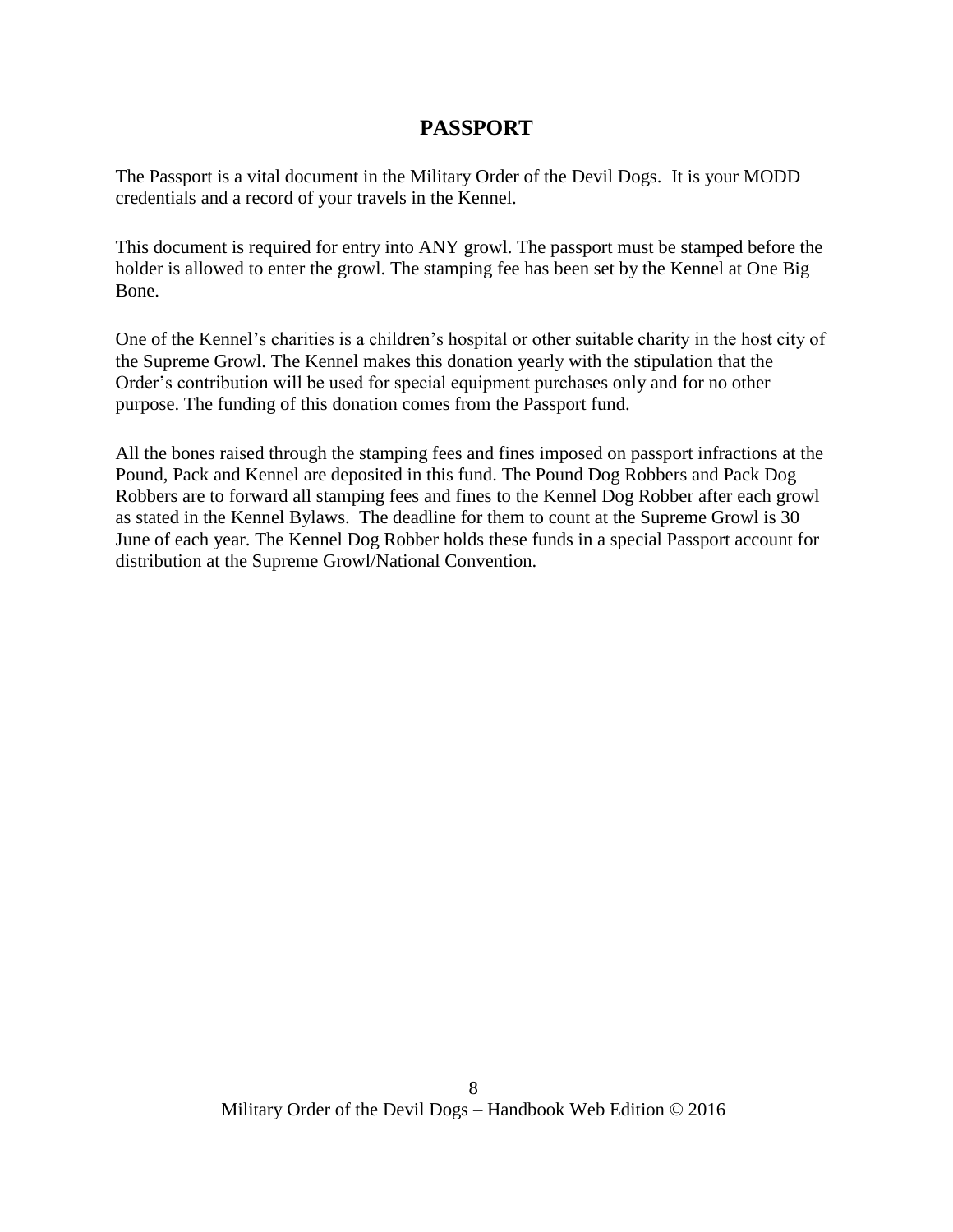# **JOB DESCRIPTIONS FOR PACKS AND POUNDS**

### **PACK LEADER/POUND KEEPER**

Shall preside at all Pack (Pound) Growls and Pack (Pound) Initiations. Shall require the obedience of all laws, rules and regulations. May appoint other officers and committees that are deemed necessary. Shall be the custodian along with the Dog Robber of all monies, property, securities, and records of the Pack (Pound). Shall countersign all orders for the disbursement of monies when approved by the proper authority. Shall perform such other duties and issue such other orders as are necessary.

### **SENIOR VICE PACK LEADER/SENIOR VICE POUND KEEPER**

Shall assist the Pack Leader (Pound Keeper); Shall preside at the Pack (Pound) Growls in the absence of the Pack Leader (Pound Keeper) and, upon request, Shall be responsible to the Pack Leader (Pound Keeper) for the growth and expansion of the Pack and Pounds (Pound); Shall perform such other duties as the Pack Leader (Pound Keeper) may direct. Shall help the Pack Leader (Pound Keeper) supervise all other Pack (Pound) officers in the performance of said duties.

### **JUNIOR VICE PACK LEADER/JUNIOR VICE POUND KEEPER**

Shall assist the Pack Leader (Pound Keeper) and the Senior Vice Pack Leader (Pound Keeper); Shall be responsible for all activities seeking to increase the revenue of the Pack (Pound), and for the supervision of the entertainment and amusement provided at all Pack (Pound) Growls, and perform such duties as the Pack Leader (Pound Keeper) may direct. Shall work closely with the Pack (Pound) Dog Robber, be responsible for and supervise all Devil Dog roasts, registrations desk, sales of Devil Dog supplies and raffles.

### **DOG ROBBER**

Shall be responsible to the Pack Leader (Pound Keeper) for all records and accounts of the order. Shall see that someone keeps the minutes at all Pack (Pound) Growls; Shall be the custodian along with the Pack Leader (Pound Keeper) of all monies, properties, securities, and records of the Pack (Pound). Shall keep on deposit in a reputable bank all monies and securities of the Order; Shall perform such duties customarily executed by recording secretaries, financial secretaries, and treasurers. Shall make full and correct accounting and reports, including financial statements to the Pack (Pound) Growls; Shall perform all duties assigned by the Pack Leader (Pound Keeper) or any other competent authority. Shall work with the Junior Vice Pack Leader (Pound Keeper) in preparing Pack (Pound) roasts, the registration desk and sales and ordering the Devil Dog and Ship's Store gear and raffles.

#### **SMART DOG**

Shall interpret and explain the Constitution and Bylaws of the Pack (Pound) and any and all rules and regulations set up by the Kennel or Pack (or Pound), the Kennel or Pack Staff (or Pound Staff) or the Pack Leader (Pound Keeper). Shall be responsible to the Pack Leader (Pound Keeper) and the Senior Vice Pack Leader (Pound Keeper) and perform any other duties, as the Pack Leader (Pound Keeper) desires.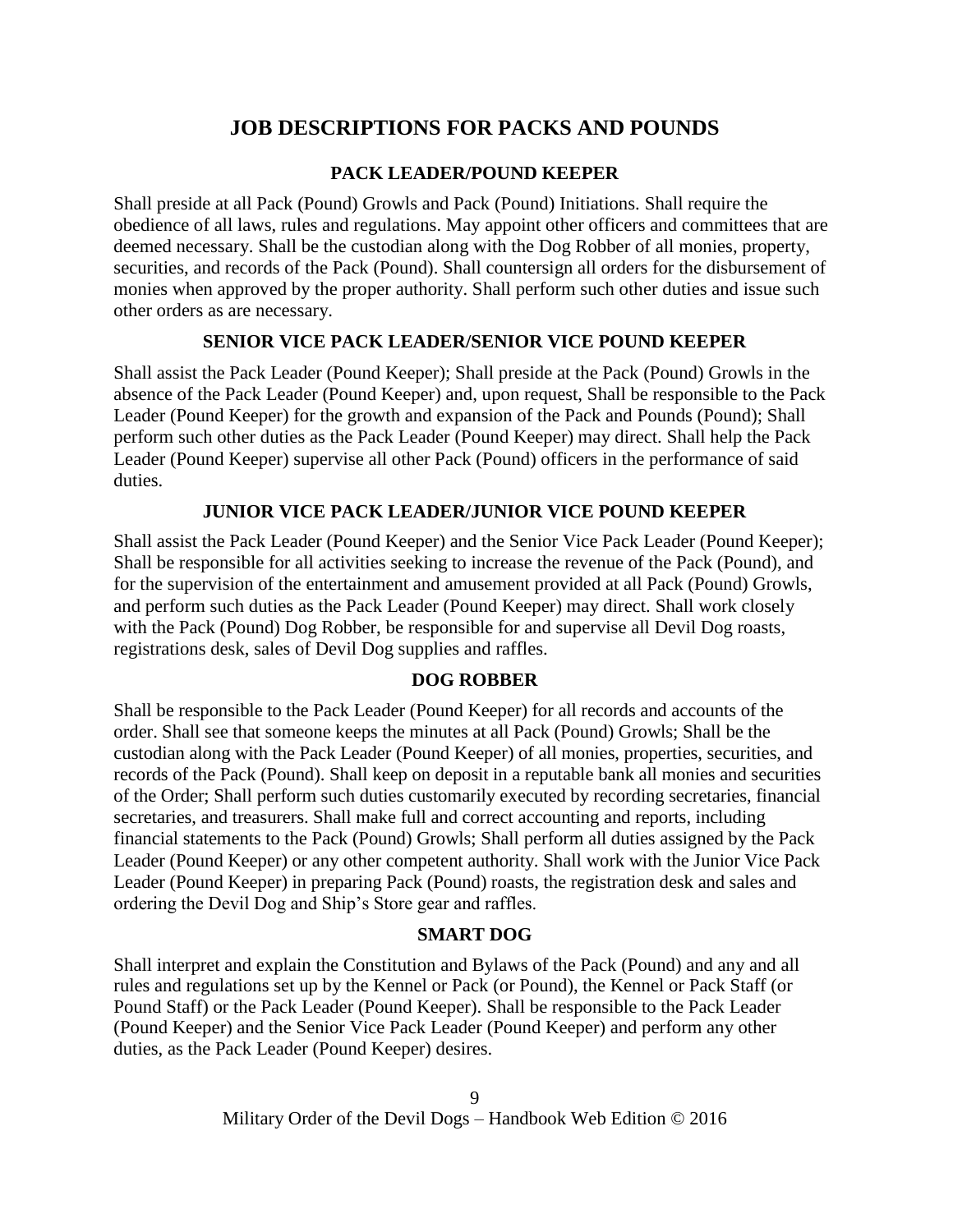#### **MAD DOG**

Shall be responsible for all initiations at the GRAND GROWL (Pound Growls). Shall supervise all PUPS attending Pack Growls (initiates attending Pound Growls) and shall closely monitor their behavior. Shall inform the Pack (Pound) Staff prior to initiations just what the initiation will entail. Shall perform any other duties assigned by the Pack Leader (Pound Keeper).

#### **DOG TRAINER**

Shall act as Chaplain at all Pack (Pound) Growls, memorial services, and ceremonies; Shall hold services (memorial) at all GRAND GROWLS (Pound Growls). Shall keep the Pack (Pound) and Kennel informed of any deceased Dogs and shall send sympathy cards to the next of kin. The Dog Trainer shall also keep the Pack (Pound) informed of any Dogs who are sick or in distress. Shall also perform any other duties designated by the Pack Leader (Pound Keeper).

#### **POLICE DOG**

Shall maintain order and decorum in all Pack (Pound) Growls; Shall expel from the Growl any Dog exceeding the bounds of decency, creating a disturbance or hindering the orderly conduct of the Growl; Shall perform other duties as the Pack Leader (Pound Keeper) may direct. Shall be responsible for the setting up of the location where the Growl will be held, see that the Bible, Colors and Charter are displayed correctly. The Watch Dog and the Barking Dog are to assist with those duties.

#### **WATCH DOG**

Shall guard the portals of the Pack(Pound) at all times, permitting no one to enter without authority; Shall be responsible to the Pack Leader (Pound Keeper) for the worthiness and eligibility of every Dog at the Growl. Shall perform other duties as the Pack Leader (Pound Keeper) may direct. Shall assist the Junior Vice Pack Leader (Pound Keeper) and Dog Robber at the registration desk, the sales of Devil Dog gear and raffles. Shall assist the Police Dog in setting up the Growls.

#### **BARKING DOG**

Shall supervise all publicity for the Pack (Pound); Shall assist the Junior Vice Pack Leader (Pound Keeper) and Dog Robber in handling the registration desk, the sales of Devil Dog gear and raffles, and the Police Dog in setting up the Growl.

#### **LIAISON OFFICER/LEAGUE**

Shall be responsible for the exchange of information that is of mutual benefit to the Order and the League; Shall also perform any other duties assigned by the Pack Leader (Pound Keeper). Shall assist the Junior Vice Pack Leader (Pound Keeper) and Dog Robber at all Growls.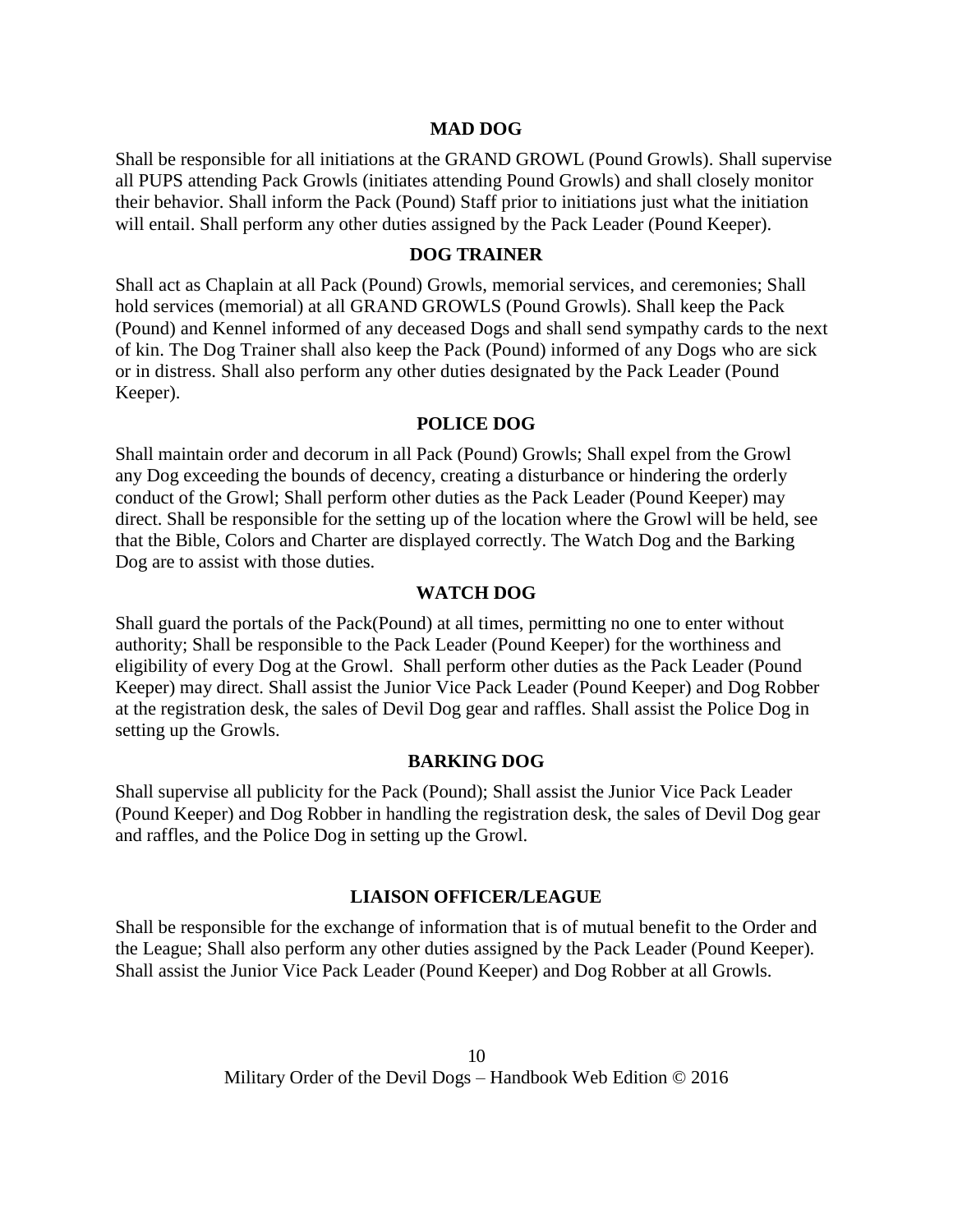## DOG TAG ENGRAVING REQUIREMENTS



11 Military Order of the Devil Dogs – Handbook Web Edition © 2016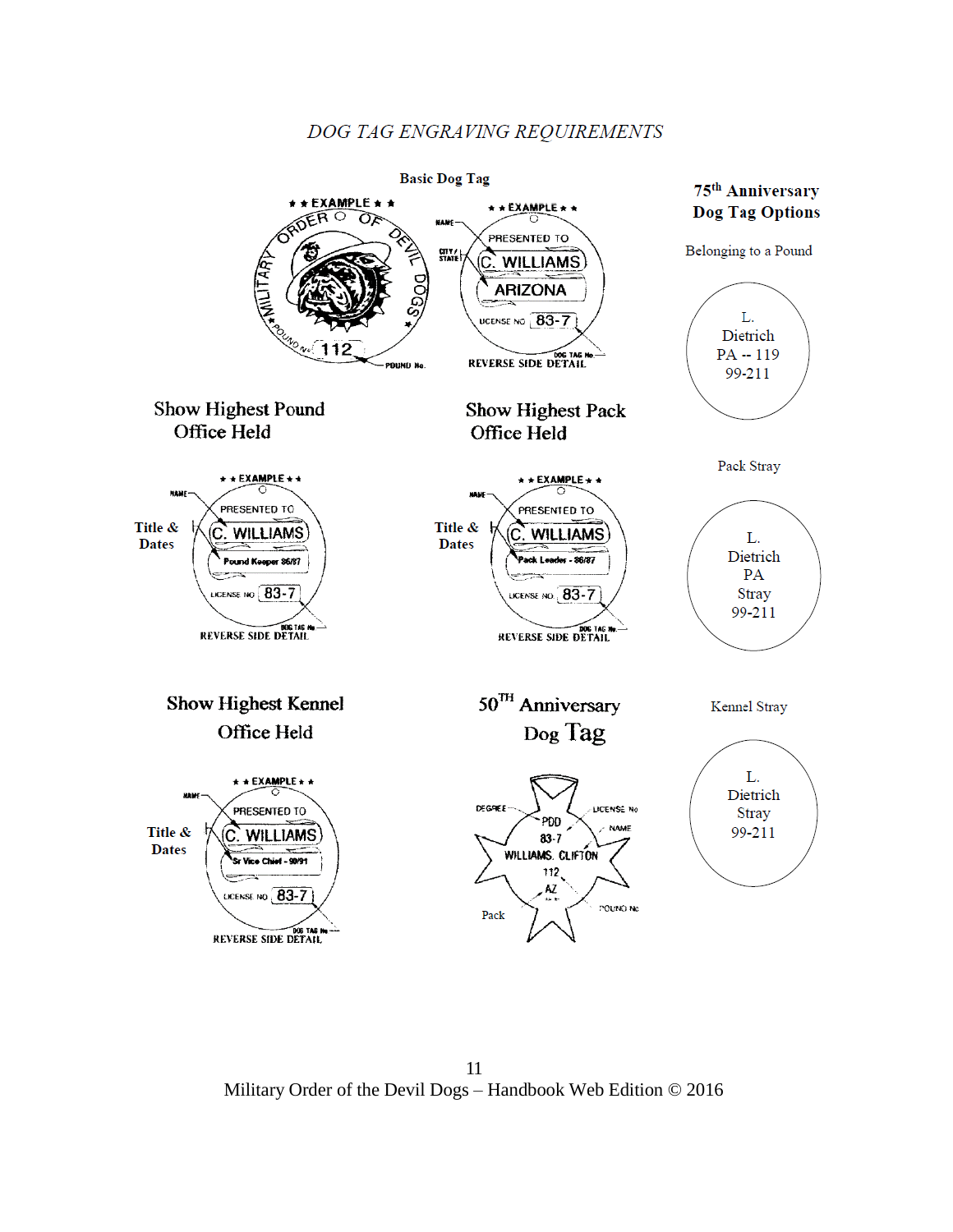COVER PATCH PLACEMENT



**SLEEVE PATCH PLACEMENT** 



PATCH: MILITARY GRDER OF THE DEVIL DOGS

## PASSPORT INFORMATION

IMPORTANT: This passport must be signed by the bearer<br>Unofficial changes are prohibited. **NAME SMITH**  $E$  M& NC **ALARDI SEX BIR** ACI мY  $\mathbf{B}$ stan , MA (Check on BIRTHDATE /2 OG TAG NO. 44 2 99 - 800 HOME POUND NAM<br>Mangy Mutts NO.4 **MASSACHUSETTS** PACK Present Devil Dog Office

Kennel Dep Poince Dag Pack Mad Dog Year 050 lbut to Pound Smart Da Year SIGNATURE OF DOG سمة

NAME your legal name MCL No. your number MCL PLM No. your number **DDLM No.** your number SEX: BM BIRTHPLACE: Place you became a PUP. BIRTHDATE: Date you became a PUP. ISSUE DOG TAG No. 00-000 (from Kennel) HOME POUND NAME: your pound name your pound number NO.

Your name PACK Present Devil Dog Office List all that are applicable **SIGNATURE OF DOG: yours** 

Military Order of the Devil Dogs – Handbook Web Edition © 2016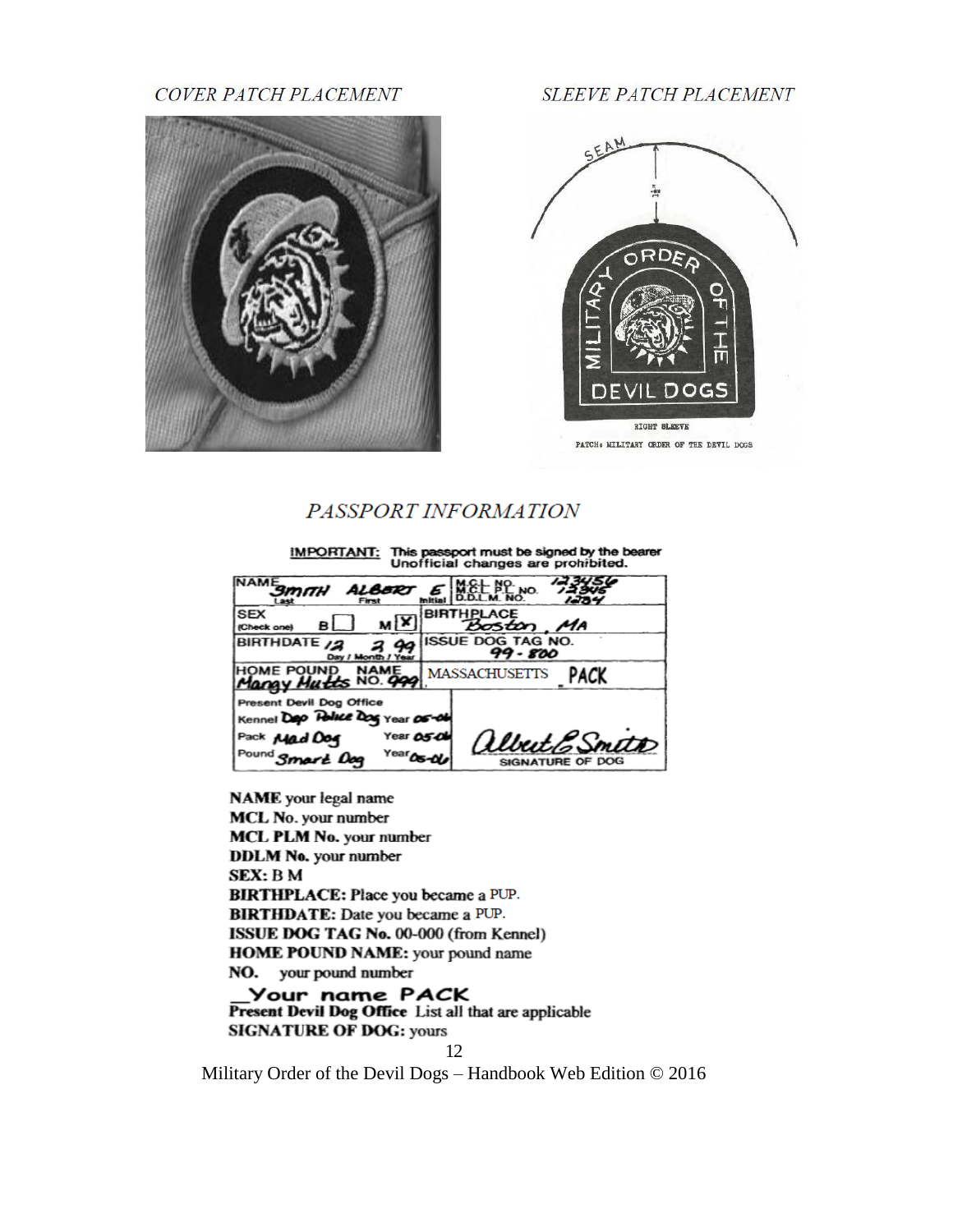## **THE MARINES' HYMN**

From the Halls of Montezuma, To the shores of Tripoli, We fight our country's battles In the air, on land and sea. First to fight for right and freedom And to keep our honor clean; We are proud to claim the title of UNITED STATES MARINE.

Our flag's unfurled to every breeze From dawn to setting sum; We have fought in every clime and place Where we could take a gun; In the snow of far off northern lands And in sunny tropic scenes, You will find us always on the job — THE UNITED STATES MARINES.

Here's health to you and to our Corps Which we are proud to serve; In many a strife we've fought for life And never lost our nerve; If the Army and the Navy Ever look on heaven's scenes, They will find the streets are guarded by UNITED STATES MARINES